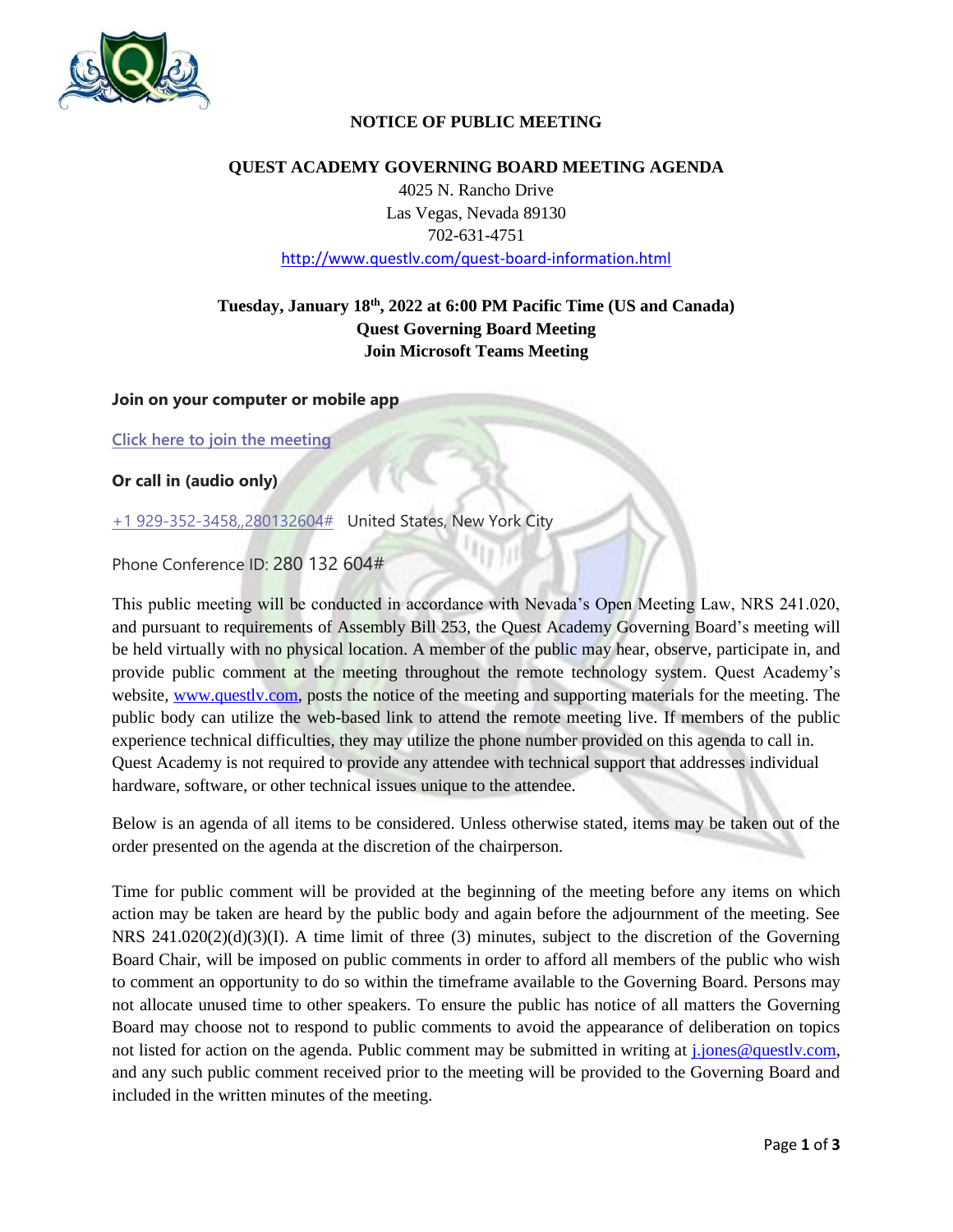

Forum restrictions and order of business: The viewpoint of a speaker will not be restricted, but reasonable restrictions may be imposed upon the time, place and manner of speech. Irrelevant and unduly repetitious statements and personal attacks that antagonize or incite others are examples of public comment that may be reasonably restricted. Reasonable efforts will be made to accommodate physically handicapped persons desiring to attend the meeting.

## **Agenda**

- 1. Call to Order, Roll Call, and Pledge
- 2. Public Comment #1. *Public Comment will be taken during this agenda item regarding any item appearing on the agenda. No action may be taken on a matter discussed under this item until the matter is included on an agenda as an item on which action may be taken. See NRS 241.020. A time limit of three (3) minutes, subject to the discretion of the Chair, will be imposed on public comments. The Governing Board Chair may allow additional public comment at her discretion. Public Comment #2 will provide an opportunity for public comment on any matter not on the agenda.*

**Action Items:** The Governing Board will hold discussion on the following items. Action may or may not be taken on these items. When applicable, supporting documentation will be provided to the public and be available at<http://www.questlv.com/quest-board-information.html>

3. Consent Agenda

a. Approval of November  $16<sup>th</sup>$ , 2021 meeting minutes Will Batista, Governing Board Chair. *For Possible Action*

- 4. Academic Report: Leadership Staff will provide information related to the academic state of the school.
	- a. Mid-Year Academic update
	- b. Quarterly Discipline Report for Quarter 2

Janelle Veith, School Leader. *Information/Discussion*

- 5. School Safety Report: Leadership Staff will provide information related to school safety.
	- a. Covid 19 Updated Guidelines
	- b. School Trainings for student safety
	- c. Parent and Student Handbook update

Janelle Veith, School Leader. *Information/Discussion/For Possible Action*

- 6. Financial Report: Leadership Staff will provide information related to the financial state of the school.
	- a. Outstanding legal debt-information/discussion
	- b. Bank Signatories-for possible action
	- c. Quarter 2 Financial Report-for possible action
	- d. Capital Improvement Plan-for possible action

Richard McNeel, Controller. *Information/Discussion/For Possible Action*